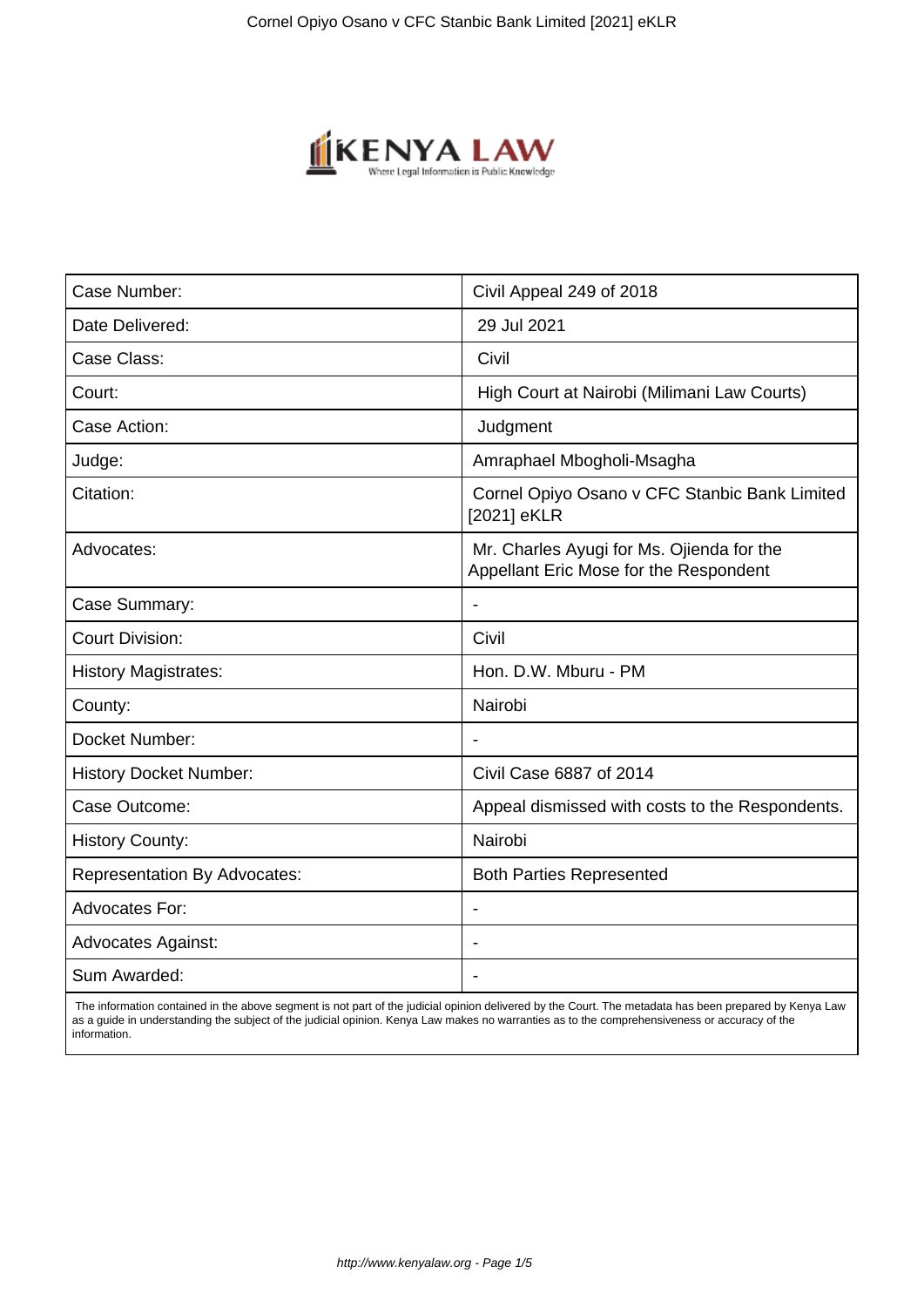## **REPUBLIC OF KENYA**

## **IN THE HIGH COURT OF KENYA AT NAIROBI**

#### **CIVIL APPEAL NO. 249 OF 2018**

**CORNEL OPIYO OSANO...........................................................................................APPELLANT**

## **-VERSUS-**

**CFC STANBIC BANK LIMITED...........................................................................RESPONDENT**

*(Being an appeal against the judgment and decree delivered by Hon. D.W. Mburu (Mr.) (Principal Magistrate) on 19th May, 2017 in Milimani CMCC NO. 6887 OF 2014)*

# **JUDGMENT**

1. The appellant filed a suit against the respondent vide the plaint dated 20<sup>th</sup> November, 2014 and sought reliefs in the nature of general, punitive and aggravated/exemplary damages; permanent and mandatory injunctions together with costs of the suit and interest thereon, arising out of the tort of defamation.

2. The appellant pleaded that sometime on or about  $10^{th}$  December, 2013 he had applied for a loan facility from Housing Finance Limited ("the financier") in his capacity as a director of Kajina Holdings Limited and that the financier requested for information from the Credit Reference Bureau (CRB) regarding the credit standing of the appellant and his co-directors.

3. The appellant further pleaded in his plaint that CRB responded to the financier's request by relaying information from its database to the effect that the appellant owed the respondent a principal loan sum of Kshs.3,430,296/= and yet the appellant had cleared all his outstanding loans with the respondent.

4. It was pleaded by the appellant that as a result of the above information which was false and inaccurate, he suffered injury to his reputation and was therefore entitled to compensation.

5. Upon being served with summons, the respondent entered appearance and filed its statement of defence dated  $2<sup>nd</sup>$  February, 2015 to deny the allegations set out in the plaint.

6. At the hearing of the suit, the appellant testified, whereas the respondent summoned one (1) witness.

7. Upon filing of submissions, the trial court dismissed the appellant's suit with costs in the judgment delivered on  $19<sup>th</sup>$  May, 2017.

8. That judgment is now the subject of the appeal before this court. To challenge the judgment, the appellant has put forward three (3) grounds of appeal in his memorandum of appeal dated  $30<sup>th</sup>$  May, 2019.

9. This court directed the parties to file written submissions on the appeal. The appellant by way of his submissions dated  $29<sup>th</sup>$  July, 2020 contends that the trial court erred in finding that the act by the respondent of forwarding the appellant's name for listing with CRB did not constitute defamation or malicious publication. The appellant contends that the respondent acted maliciously in having his name wrongly listed as a loan defaulter without any notice and irrespective of the fact that he had cleared all outstanding loans with the respondent.

10. It is the submission of the appellant that the trial court overlooked the fact that, the information which was forwarded to the financier was misleading and therefore resulted in injury to his reputation since it painted him as *inter alia*, uncreditworthy and untrustworthy. The appellant referred to the authority of **Gideon Mose Onchwati v Kenya Oil Co. Ltd & another [2015] eKLR** in which the court held that: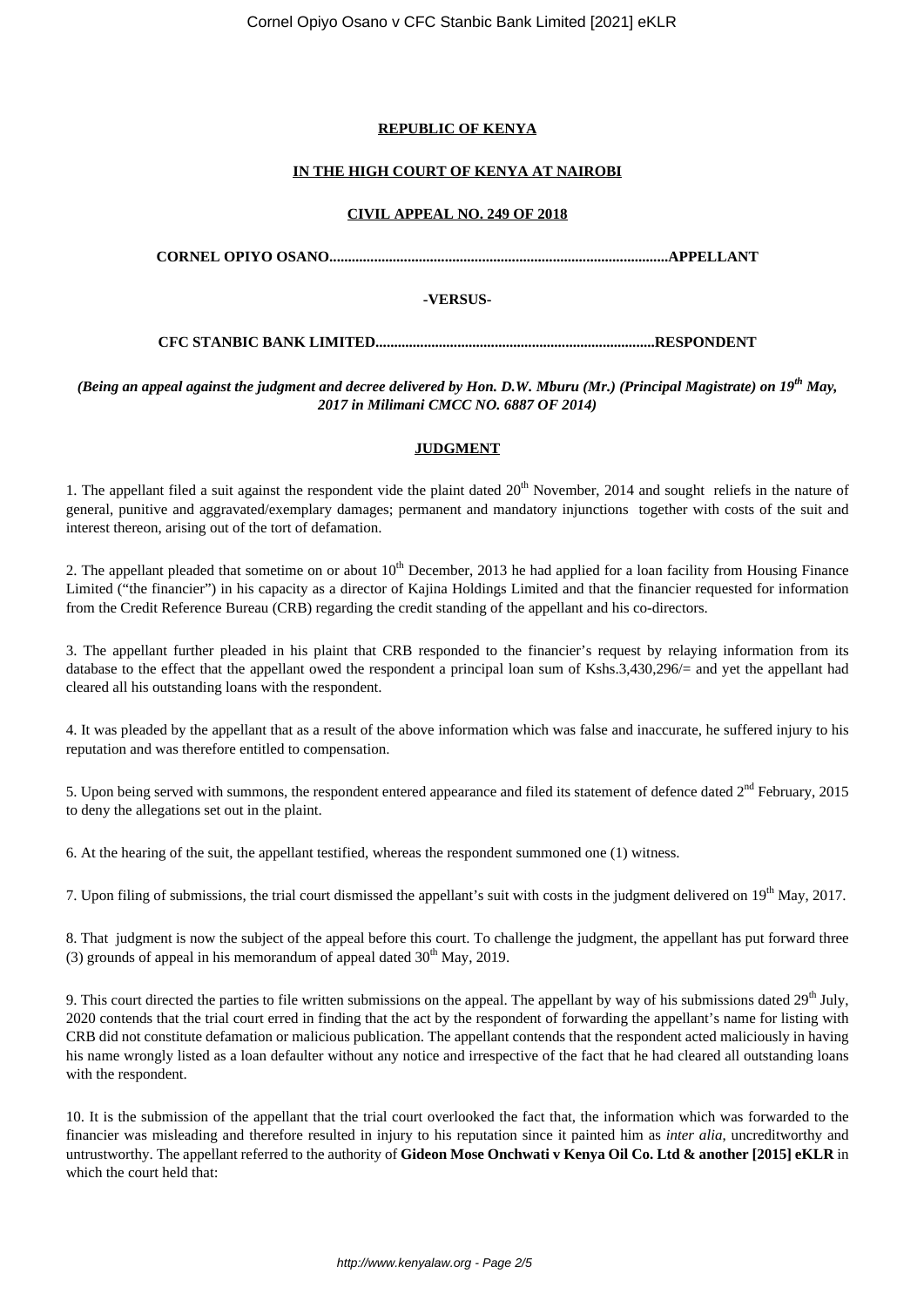*"It is however generally accepted of what a defamatory imputation is, as was stated by Gatley on Libel and Slander, 8th edition by Phillip Lewis, paragraph 4 p 5 which would in my view sufficiently address the circumstances of this case that:*

#### *"a defamatory imputation is one to a man's discredit or which tends to lower him in the estimation of others or to expose him to hatred, contempt or ridicule or to injure his reputation in his office trade or profession or to injure his financial credit." "*

11. It is ultimately the argument of the appellant that the trial court fell into error in not finding that the elements of defamation had been proved in this instance, and therefore urges this court to interfere with the said decision and to find in his favour.

12. On its part, the respondent who supported the decision of the trial court contends that the appellant did not bring any substantial evidence or call any additional witnesses to prove his claim for defamation and hence the trial court acted correctly in dismissing the claim.

13. The respondent went further on to submit that the appellant did not adduce any evidence to support his claim that the information which was forwarded to CRB was false, malicious and defamatory, thereby citing the case of **Agnes Zani v Standard Group Limited [2019] eKLR** where the court determined that in answering the question on whether a statement is defamatory, the court ought to consider the meaning behind such statement in the mind of the ordinary/reasonable man. The respondent is therefore of the view that the trial court arrived at a reasonable and well-founded decision in the suit.

14. I have considered the rival written submissions alongside the authorities cited. I have equally considered the evidence which the trial court had the opportunity to look at.

15. It is clear that the appeal lies against the decision by the trial court dismissing the appellant's case for defamation. I will therefore address the three (3) grounds of appeal contemporaneously.

16. The key issue arising on appeal has to do with whether the learned trial magistrate was correct in finding that the appellant had not proved his case for defamation.

17. The appellant who was PW1 adopted his witness statement and list and bundle of documents as evidence in support of his case. He then went on to state that the information given to CRB by the respondent to the effect that he owed the respondent a sum of Kshs.3,430,296.70 as loan arrears affected his creditworthiness and injured his reputation. During cross-examination, the appellant testified that he only received a loan advancement from the financier after much struggle, and that he was unaware of any outstanding sums owed to the respondent. During re-examination, it was the testimony of the appellant that he had to obtain clearance from CRB in order to secure a loan from the financier and that by the time the respondent had written to inform him of the listing with CRB, he had already cleared the loan owing to the respondent. It was also his testimony that, the CRB report which was forwarded to the financier did not indicate any loan balance in respect to the loan advanced by the respondent.

18. Hamilton Suba who was DW1 gave evidence that he is the Manager-Rehabilitation, with the respondent. The witness stated that the appellant had taken a loan from the respondent sometime in November, 2012 in the sum of Kshs.3,430,296/= and that though he repaid the loan sum, an outstanding balance of Kshs.3,909.70 remained and which balance was generated in the automated system. The witness further stated that the report which was forwarded to the financier did not show any arrears by the appellant and hence the latter did not receive any negative listing under CRB. In cross-examination, DW1 testified that the outstanding balance of Kshs.3,909.70 was the result of a system error which was later rectified. The witness stated that this balance was however not reflected in the reports issued by CRB. In re-examination, it was the evidence of the witness that the above sum was subsequently written off.

19. In his judgment, the learned trial magistrate reasoned that the CRB report which was released to the financier does not show any loan arrears on the part of the appellant, and the information borne in the said report is true and cannot therefore be termed as defamatory. The learned trial magistrate also reasoned that the appellant had not proved malice on the part of the respondent, neither had he called any witnesses to prove injury to his reputation following the release of the report. In the end, the learned trial magistrate concluded that the creditworthiness of the appellant with the financier was not negatively impacted and therefore dismissed the claim.

20. The **Black's Law Dictionary, 10th edition** as cited by the Court of Appeal in the case of **Nation Media Group v Gideon Mose**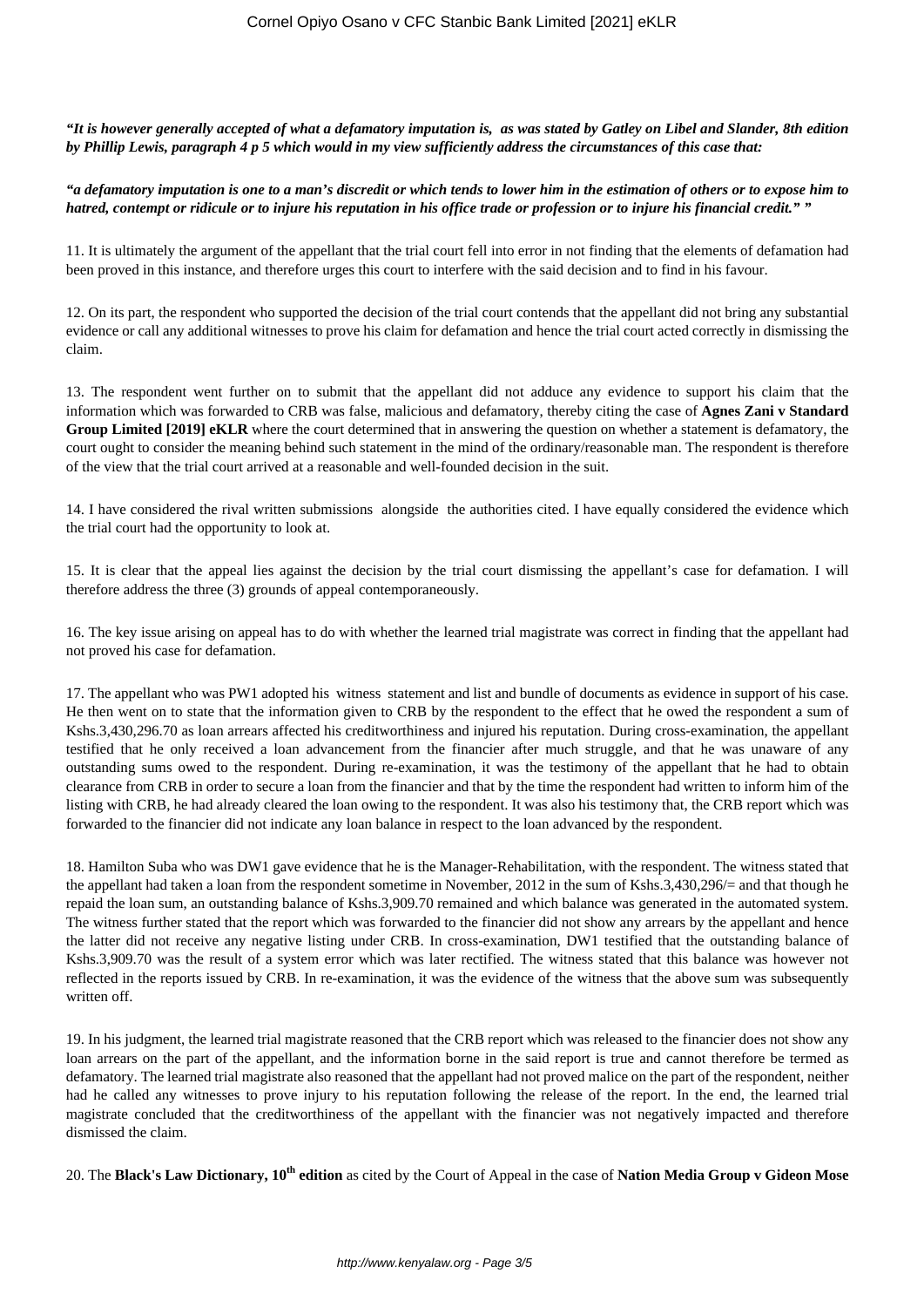**Onchwati & Kenya Oil Company Limited [2019] eKLR** defines the tort of defamation as:

#### *"malicious or groundless harm to the reputation or good name of another by the making of a false statement to a third person."*

21. The courts have also established specific ingredients associated with the tort of defamation, and which a party ought to prove in order for his or her claim for defamation to succeed. I considered the ingredients laid out in the case of **Phinehas Nyagah v Gitobu Imanyara [2013] eKLR** thus:

*"The elements of the tort of defamation are that the words must be defamatory in that they must tend to lower the plaintiff's reputation in the estimation of right-minded persons, or must tend to cause him to be shunned or avoided…Secondly, the words must refer to the plaintiff…Thirdly, and the words must be malicious."*

22. The above ingredients were also brought out by the Court of Appeal in the case of **Musikari Kombo v Royal Media Services Limited [2018] eKLR** in the manner hereunder:

*a) The existence of a defamatory statement;*

## *b) The defendant has published or caused the publication of the defamatory statement;*

## *c) The publication refers to the claimant.*

23. Upon re-examination of the material and evidence which was tendered at the trial, it is uncontroverted that the publication/report in question, though released by CRB, was prompted by the respondent and was in reference to the appellant. That said, did the appellant prove that the report was defamatory of him" Upon re-evaluating the material and evidence in its totality, I did not come across anything to suggest that the appellant's reputation suffered negatively as a result of the report since he gave evidence that he eventually received the loan facility from the financier. I therefore concur with the finding of the learned trial magistrate that the appellant did not bring any credible evidence to demonstrate the manner in which the publication was defamatory of him.

24. On the subject of malice, the court in the case of **Phinehas Nyagah v Gitobu Imanyara [2013] eKLR** sought to define the term 'malice' within the context of defamation in the following manner:

*"Malice here does not necessarily mean spite or ill-will but recklessness itself may be evidence of malice. Evidence of malice may be found in the publication itself if the language used is utterly beyond or disproportionate to the facts. That may lead to an inference of malice but the law does not weigh in a hair balance and it does not follow merely because the words are excessive, there is therefore malice. Malice may also be inferred from the relations between the parties before or after publication or in the conduct of the defendant in the course of the proceedings. Malice can be founded in the publication itself if the language used is utterly beyond the facts. The failure to inquire into the facts is a fact from which inference of malice may properly be drawn."*

25. From re-examination of the pleadings and evidence, it is uncontroverted that the appellant took out a loan facility with the respondent in the sum of Kshs.3,430,296/= and that the same was repaid, though according to the evidence of DW1 there was a balance of Kshs.3,909.70 outstanding. However, I note from the testimony of the said witness that the outstanding balance could have been triggered by a system error, resulting in the listing of the appellant with CRB and which error the respondent sought to rectify by requesting for the de-listing of the appellant with CRB and by writing it off. I find this explanation to be reasonable. Moreover, upon re-examining the CRB report which was tendered in evidence by the appellant, there is nothing to indicate that the appellant had been listed as having any loan arrears with the respondent, and the only sum indicated in the said report was the principal loan sum previously advanced to the appellant. I therefore find, as the learned trial magistrate did, the appellant did not tender credible evidence to demonstrate the elements of malice against the respondent. In the same manner, there is nothing in the evidence tendered to indicate that the report released to the financier on  $15<sup>th</sup>$  October, 2013 bore false information regarding the appellant.

26. For all the foregoing reasons, I am satisfied that the learned trial magistrate; upon considering the pleadings and evidence presented before hi, arrived at a correct finding by dismissing the appellant's suit.

27. Consequently, the appeal is hereby dismissed with costs to the respondent.